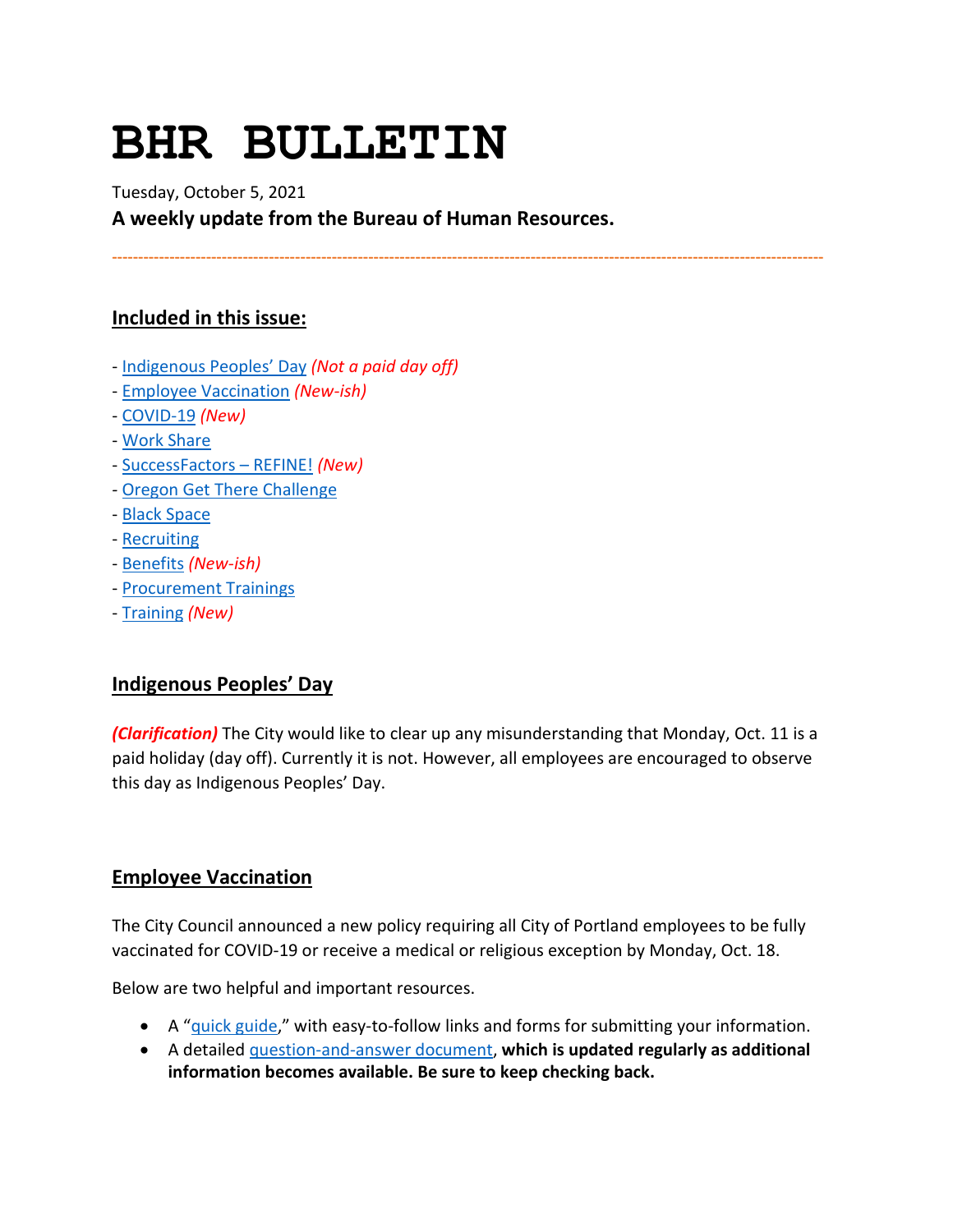#### *(New-ish)* **Popular Question:**

# **If my exception request is approved, who determines the accommodation I will be provided?**

**Answer:** Each City of Portland bureau and office has a designated Human Resources Business Partner to oversee the reasonable accommodation process. All exception requests are handled by or in conjunction with the business partner. When a determination of reasonable accommodation is made, the business partner will ensure the accommodation provided appropriately meets the operational needs of the City and the employee's needs, and enables the person to perform the essential functions of their position safely. The Bureau of Human Resources will be responding directly to every employee who has requested an exception and accommodation related to the City's COVID-19 Vaccination requirement.

If you have any questions or concerns about the City's vaccination requirement, please email [VaccinePolicy@portlandoregon.gov.](mailto:VaccinePolicy@portlandoregon.gov)

# <span id="page-1-0"></span>**COVID-19**

This week, we answer questions about COVID-19 booster shots.

For more information regarding **Guidance, Testing, Temporary Leave, and Leave Sharing**, please go to this [COVID-19 Update page.](https://www.portlandoregon.gov/bhr/article/779927)

## **COVID-19 Vaccinations**

Please submit vaccination questions to [Joel.Michels@portlandoregon.gov.](mailto:Joel.Michels@portlandoregon.gov) Answers will be provided in the following week's BHR Bulletin an[d a compiled list is posted here.](https://www.portlandoregon.gov/bhr/article/796480)

The information provided is taken from the Centers for Disease Control and Prevention [\(CDC\)](https://www.cdc.gov/coronavirus/2019-ncov/vaccines/index.html) and Oregon Health Authority [\(OHA\)](https://covidvaccine.oregon.gov/) resources with input from our own Joel Michels, Nurse Practitioner, Occupational Health and Well-being Program Manager.

## **Q:** Do I need a booster shot?

**A:** Studies show that after getting vaccinated against COVID-19, **protection against the virus may decrease** over time and be less able to protect against the Delta variant. Although COVID-19 vaccination for adults 65 years and older remains effective in preventing severe disease, [recent data](https://www.cdc.gov/vaccines/acip/meetings/downloads/slides-2021-9-23/03-COVID-Oliver.pdf) suggest vaccination is less effective at preventing infection or milder illness with symptoms. Emerging evidence also shows that among healthcare and other frontline workers, vaccine effectiveness against COVID-19 infections is decreasing over time. This lower effectiveness is likely due to the combination of decreasing protection as time passes since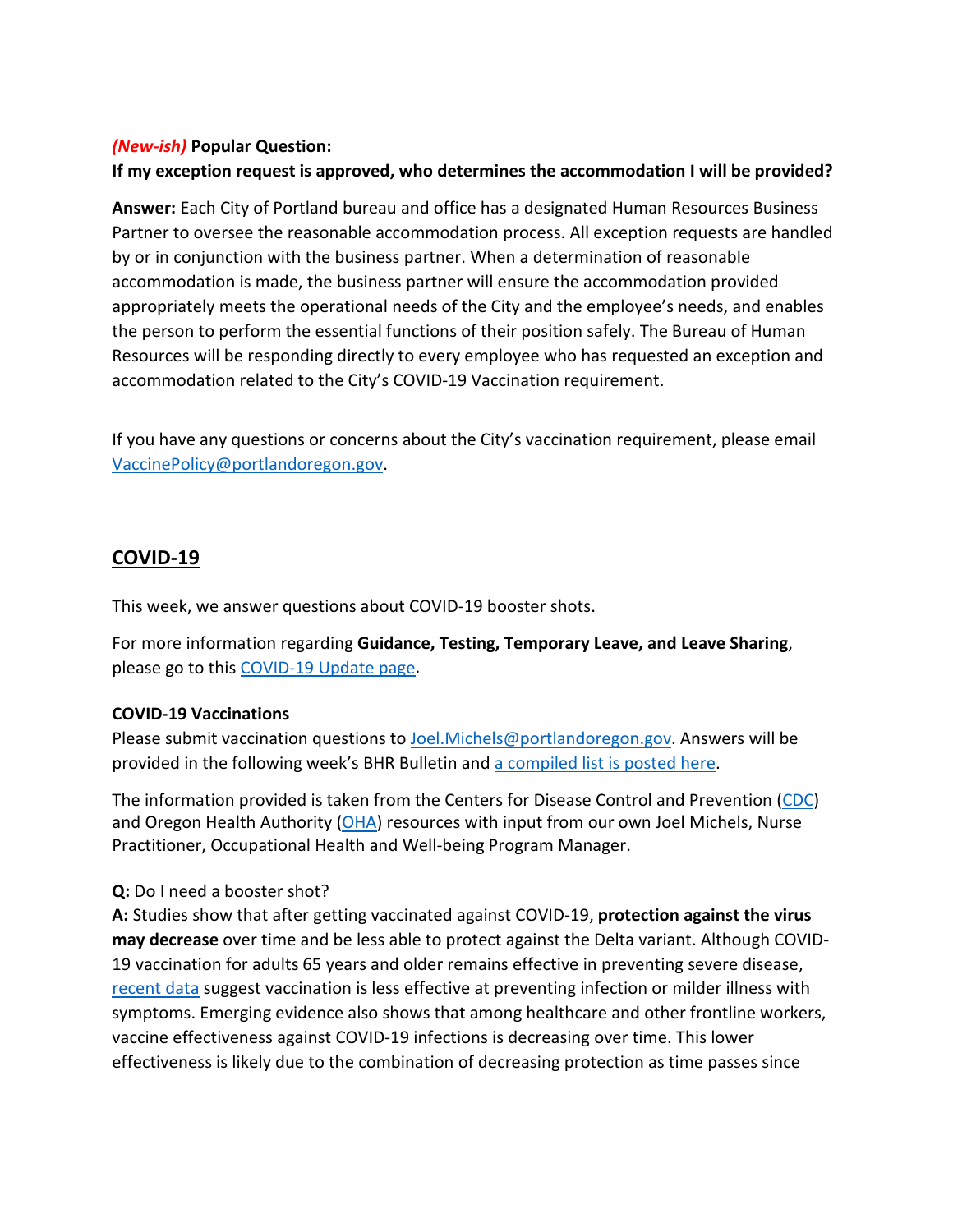getting vaccinated (e.g., waning immunity) as well as the greater infectiousness of the Delta variant.

Data from a small clinical trial show that a Pfizer-BioNTech **booster shot increased the immune response** in trial participants who finished their primary series six months earlier. With an increased immune response, people should have improved protection against COVID-19, including the Delta variant.

# **Q:** Who is eligible for a booster now?

**A:** COVID-19 Vaccine booster shots are available for the following Pfizer-BioNTech vaccine recipients who completed their initial series at least six months ago and are:

- 65 years and older
- Age 18+ who live in [long-term care settings](https://www.cdc.gov/coronavirus/2019-ncov/vaccines/booster-shot.html#long-term-care)
- Age 18+ who have [underlying medical conditions](https://www.cdc.gov/coronavirus/2019-ncov/need-extra-precautions/people-with-medical-conditions.html)
- Age 18+ who work in [high-risk settings](https://www.cdc.gov/coronavirus/2019-ncov/vaccines/booster-shot.html#HighRisk)
- Age 18+ who [live in high-risk settings](https://www.cdc.gov/coronavirus/2019-ncov/vaccines/booster-shot.html#HighRisk)

**Q:** What should people who received Moderna or Johnson & Johnson's Janssen (J&J/Janssen) vaccine do?

**A:** The Advisory Committee on Immunization Practices (ACIP) and CDC's recommendations are bound by what the U.S. Food and Drug Administration's (FDA) [authorization](https://www.fda.gov/news-events/press-announcements/fda-authorizes-booster-dose-pfizer-biontech-covid-19-vaccine-certain-populations) allows. Currently, the Pfizer-BioNTech booster authorization only applies to people whose primary series was Pfizer-BioNTech vaccine. People in the recommended groups who got the Moderna or J&J/Janssen vaccine will likely need a booster shot. More data on the effectiveness and safety of Moderna and J&J/Janssen booster shots are expected soon. With those data in hand, CDC will keep the public informed with a timely plan for Moderna and J&J/Janssen booster shots.

## **Q:** What are the risks to getting a booster shot?

**A:** So far, [reactions reported](https://www.cdc.gov/vaccines/acip/meetings/downloads/slides-2021-9-23/03-COVID-Oliver.pdf) after getting the Pfizer-BioNTech booster shot were similar to that of the 2-shot primary series. Fatigue and pain at the injection site were the most reported side effects, and overall, most side effects were mild to moderate. However, as with the 2-shot primary series, [serious side effects are rare,](https://www.cdc.gov/coronavirus/2019-ncov/vaccines/safety/safety-of-vaccines.html) but may occur.

**Q:** Am I still considered "fully vaccinated" if I don't get a booster shot?

**A:** Yes. Everyone is still considered fully vaccinated two weeks after their second dose in a 2 shot series, such as the Pfizer-BioNTech or Moderna vaccines, or two weeks after a single-dose vaccine, such as the J&J/Janssen vaccine.

Next week we will continue to answer questions related to COVID-19 vaccinations. The intent of the information is to help you make an informed decision about vaccination. If you have questions, please send them to [Joel.Michels@portlandoregon.gov.](mailto:Joel.Michels@portlandoregon.gov)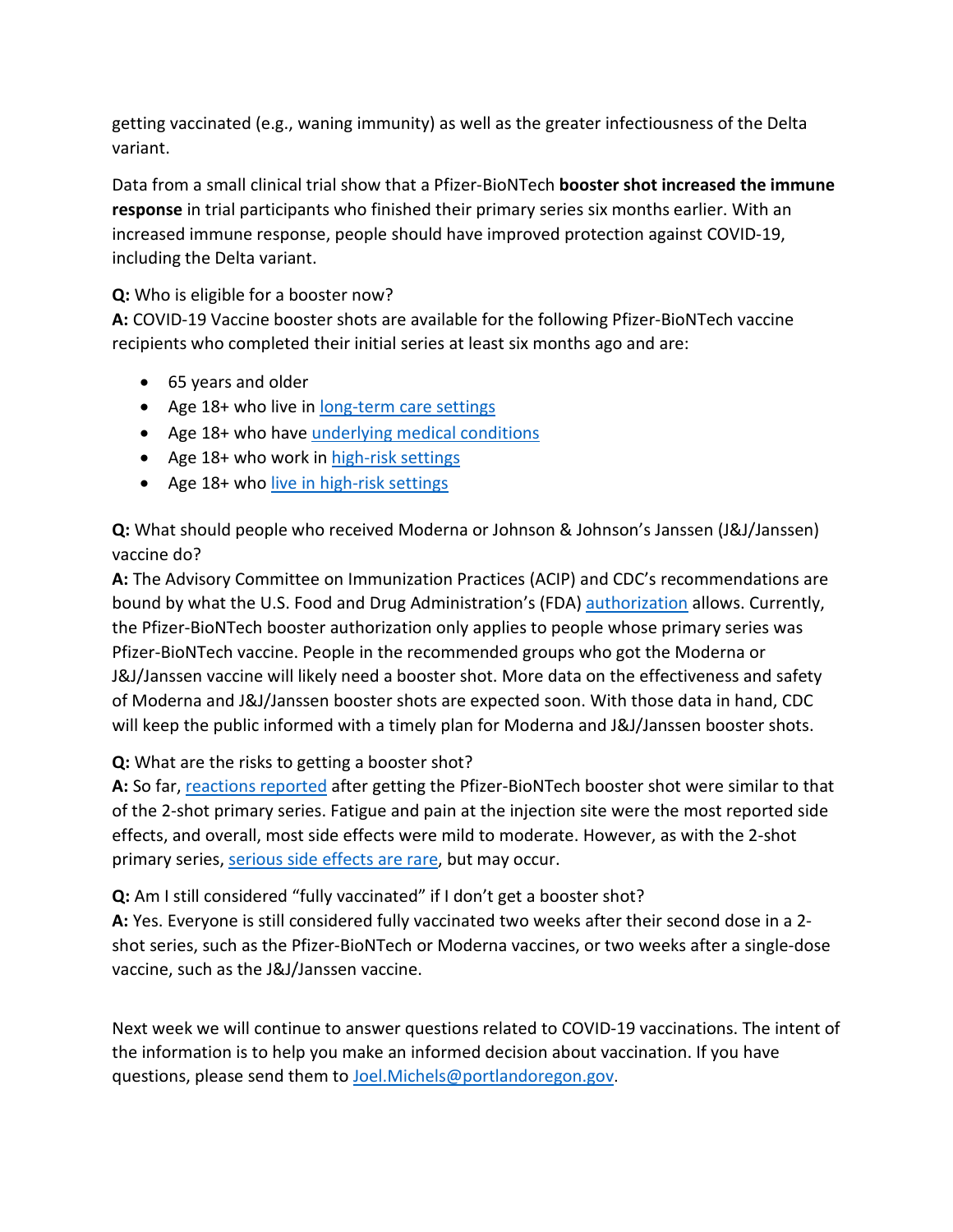### [The City's COVID-19 Response page is available here.](https://www.portlandoregon.gov/bhr/index.cfm?&c=81055)

#### **Safety Net Program**

The Safety Net Program offers support options for employees and budget-constrained bureaus, addressing needs brought on by COVID-19. Tools have been created to provide bureauapproved flexible leave options to employees during national- and state-declared emergencies. Details can be found on the BHR Safety Net page at [https://www.portlandoregon.gov/bhr/81209.](https://www.portlandoregon.gov/bhr/81209)

# <span id="page-3-0"></span>**Work Share**

Updates to the City's Work Share FAQ can be found here: [Work Share Program FAQ 06-08-2021](https://www.portlandoregon.gov/bhr/article/761976)  [\(portlandoregon.gov\)](https://www.portlandoregon.gov/bhr/article/761976)

If you are currently participating in Work Share and do not enter your own time on your timesheet, please talk to your bureau timekeeper about the importance of entering your time by the 5 p.m. Monday deadline.

If you or your timekeeper make a change to your timesheet **after** the Monday 5 p.m. deadline, **and it is still within the same week**, please email the Work Share team at [inboxworkshare@portlandoregon.gov](mailto:inboxworkshare@portlandoregon.gov) as soon as possible, **prior to 9 a.m. Friday**. The Work Share team will make every effort to update your claim before submitting to OED Friday afternoon.

**End of COVID-19 Federal Stimulus and How it Impacts Current Work Share Participants** The COVID-19 stimulus provided by the federal government to supplement unemployment benefits expired Sept. 4, 2021. **This means that the extra \$300 (or \$252 with taxes withheld) per week will no longer be available** to City employees participating in the Work Share program. Those who continue to furlough or reduce their schedules under the Safety Net program will still be eligible to receive Work Share benefits. If you have any questions or concerns, please reach out to the Work Share team at [inboxworkshare@portlandoregon.gov.](mailto:inboxworkshare@portlandoregon.gov)

#### [The following Work Share updates are available here.](https://www.portlandoregon.gov/bhr/article/785595)

**OED Letters Regarding Pandemic Unemployment Assistance (PUA) Waiting Week Payments OED Adjudication (Judgment) for Missed Opportunities to Work Lost Wages Assistance Processing ReliaCard 1099-G Tax Information for Work Share Benefits**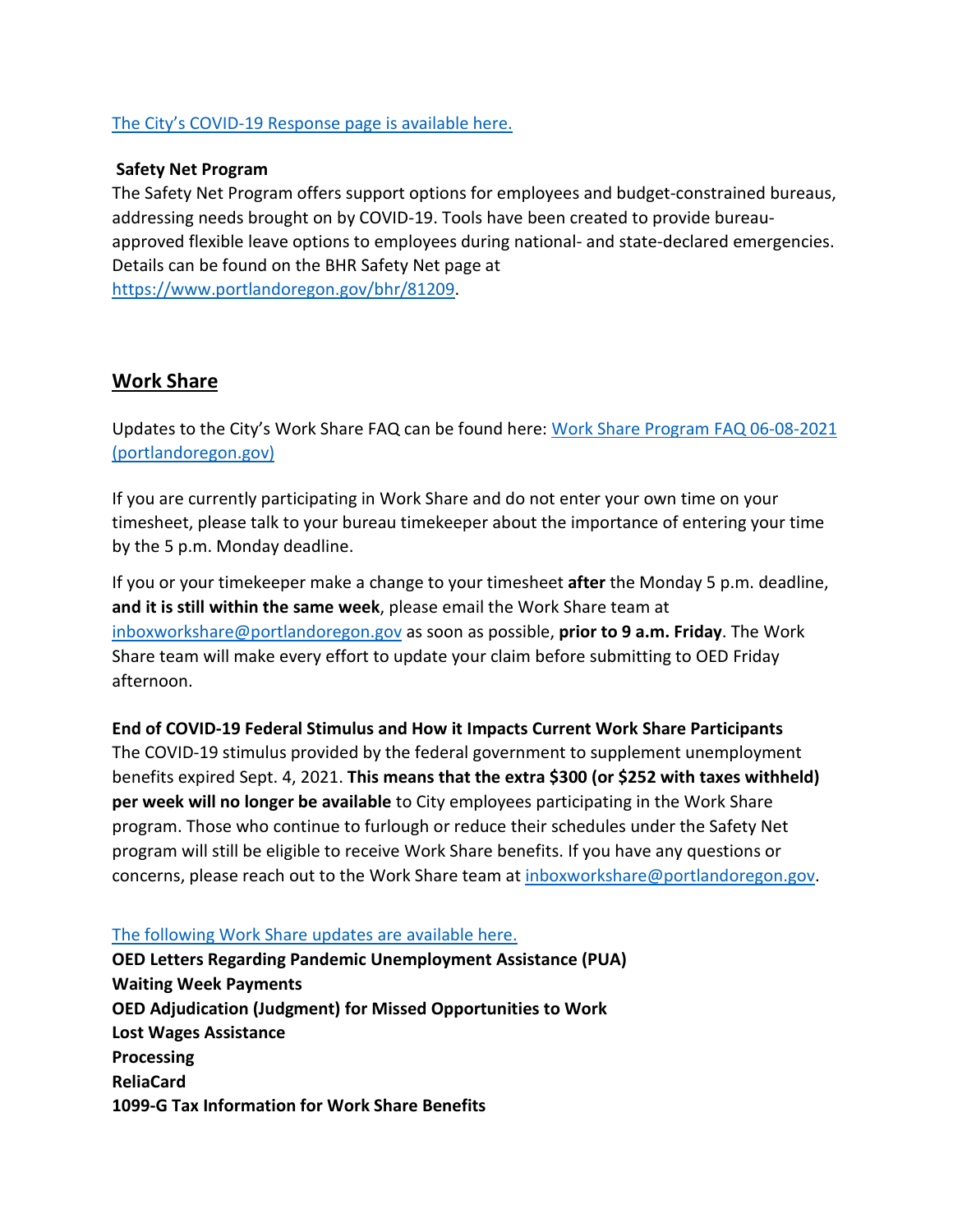**CARES Act Extension Missed Opportunities to Work 1099-G Phone Number Report of Additional Income Work Share Claim Recertification Overpayment Updates Clarification 1099-G Discrepancies City of Portland Work Share Renewal Corrections to Work Share Claims**

If you have questions regarding Work Share benefits or the process, please email [Inboxworkshare@portlandoregon.gov.](mailto:Inboxworkshare@portlandoregon.gov)

# <span id="page-4-0"></span>**SuccessFactors Performance Management for Non-Represented Employees**



## *(New)* **Time to Check-In!**

The Refine phase of our new performance cycle runs from Oct. 1 – Dec. 31.

During this phase, BHR will conduct a mass launch of performance forms for all active employees on Oct. 1.

When employees are hired after Oct. 1, the employee's manager can launch their form by following the instructions on the Performance and Development Review web page under the, "07 Create a Performance Form (for a New Employee)" section. <https://www.portlandoregon.gov/bhr/80673>

The only action you will need to take during this Phase is to:

- a. Conduct the Refine check-in with your manager review your Service and People objectives and discuss progress to date.
	- [Performance Form 01 Check Ins \[ Employee \] –](https://www.youtube.com/watch?v=jsjxScZqKqU) YouTube
- b. Your manager will need to enter the date you conducted the check-in on the review form to complete this action.
	- Performance Form 02 Check Ins [Manager ] YouTube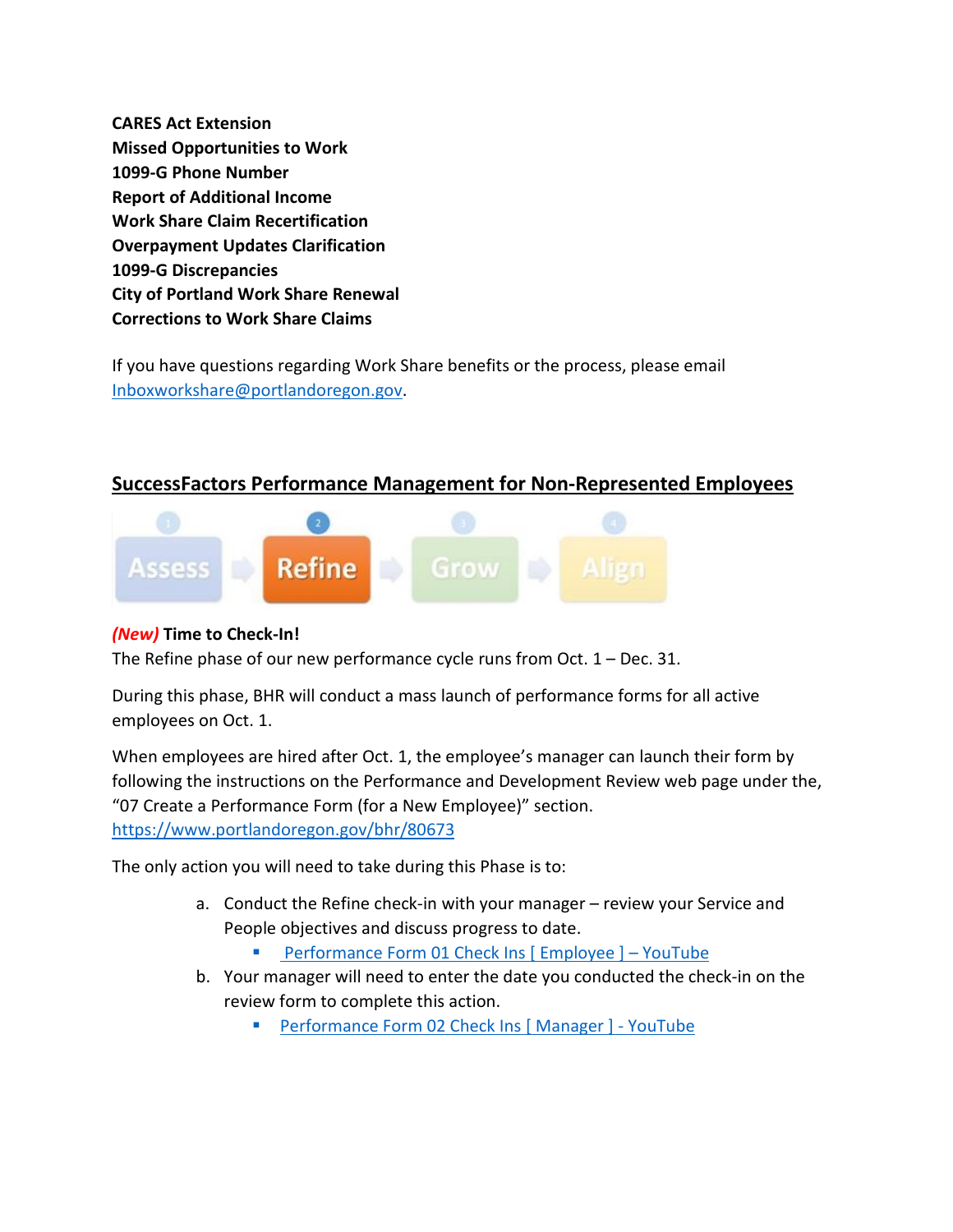Remember, a good check-in simply ensures that you and your manager are taking a few moments to address four questions.

What we call the 4x4, which includes two questions that look backward and two questions that look forward.

Here's what a 4x4 quarterly check-In should cover:

- 1) How did you do against your service objectives during the last quarter?
- 2) How did you do against your people objectives during the last quarter?
- 3) What are your priorities for the next quarter?
- 4) What training, resources, or coaching do you need to meet those priorities?
	- Following each quarterly check-in, you and your manager should record progress, results, comments, as well as note any changes or necessary adjustments to each objective on your Performance form.
	- You can access the SuccessFactors Performance Management platform in CityLearner through [the employee portal,](https://www.portlandoregon.gov/employee/index.cfm?) or by opening the following CityLearner link in your browser [www.portlandoregon.gov/sf](http://www.portlandoregon.gov/sf) and clicking on "objectives" in the drop-down menu.

If you missed any of the communication or resources leading up to this point, you can access a simple process overview guide [here](https://www.portlandoregon.gov/bhr/article/758125) or check out the dedicated [BHR web page,](https://www.portlandoregon.gov/bhr/index.cfm?&c=80673) full of useful videos and reference material on our process.

# <span id="page-5-0"></span>**Win big with the Oregon Get There Challenge**

Challenge yourself and help make Oregon an even better place to live, work and play, with the Oregon Get There Challenge.

The Get There Challenge is a 14-day statewide challenge to encourage Oregon residents and employees to make trips by carpool, vanpool, walking, biking, riding transit, and **even remote work**. You can join anytime, but this year, the challenge runs Oct. 4-17.

Unlock fun and skill-building achievements, plus log transportation options trips, including remote workdays, for your chance to win many prizes. Each achievement is worth points toward weekly and grand prize drawings. The more points you earn, the greater your chances of winning the grand prize.

Joining the challenge is as easy as 1-2-3!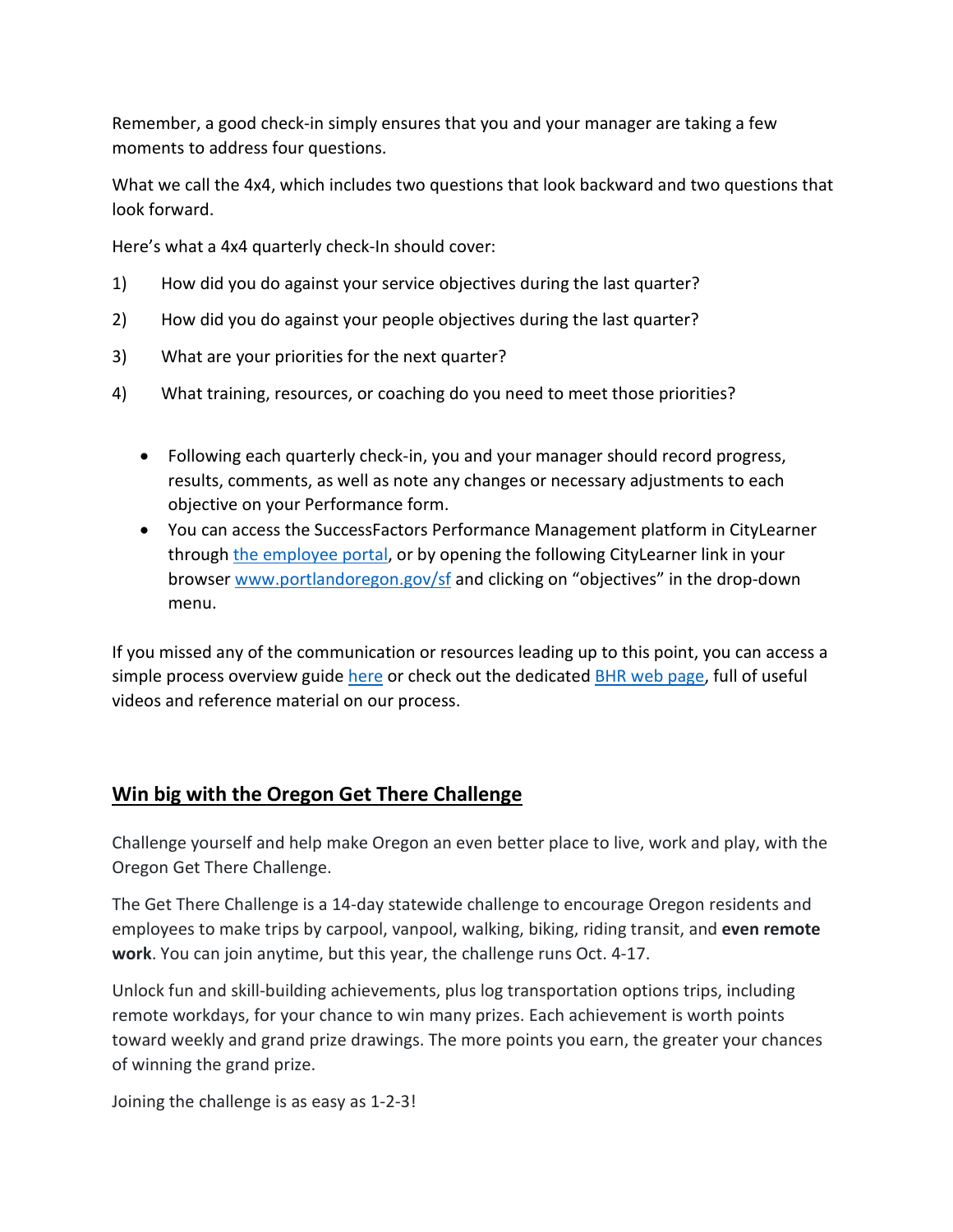- 2. [Create an account](https://getthere.rideamigos.com/#/) in the Get There tool or log in [here.](https://getthere.rideamigos.com/#/)
- 3. [Go to the Challenge page](https://getthere.rideamigos.com/#/pages/2021GetThereChallenge) and unlock achievements to earn points.
- 4. Become eligible to win [Get There Challenge prizes!](https://getthereoregon.org/prizes/)

Find everything you need to know [here.](https://getthereoregon.org/challenge/)

# <span id="page-6-0"></span>**Black Space**

This meeting is specifically for City of Portland's Black employees. We will provide support where needed, and work together to identify common experiences as well as ways the City can better support and retain Black employees.

Monday, Oct. 25, 1 p.m. Monday, Nov. 29, 1 p.m. Monday, Dec. 13, 1 p.m.

Please download and import the following iCalendar (.ics) files to your calendar system. Daily: [https://us02web.zoom.us/meeting/tZMlcO6opj0sGNSQPv9q05sEQwyNJI2fbqmR/ics?icsToken=](https://us02web.zoom.us/meeting/tZMlcO6opj0sGNSQPv9q05sEQwyNJI2fbqmR/ics?icsToken=98tyKuGvpjwtGtyTthuHRpwEGo_CKPTxiCFdjY1urS_zWjEDNxDTB_VbHJhWQt7S) [98tyKuGvpjwtGtyTthuHRpwEGo\\_CKPTxiCFdjY1urS\\_zWjEDNxDTB\\_VbHJhWQt7S](https://us02web.zoom.us/meeting/tZMlcO6opj0sGNSQPv9q05sEQwyNJI2fbqmR/ics?icsToken=98tyKuGvpjwtGtyTthuHRpwEGo_CKPTxiCFdjY1urS_zWjEDNxDTB_VbHJhWQt7S)

Join Zoom Meeting: <https://us02web.zoom.us/j/87877086620?pwd=Q1VoWkNjb2xHT21ta1VVMWxNSEsvQT09> Meeting ID: 878 7708 6620 l Passcode: 275417 One tap mobile +13462487799,,87877086620#,,,,\*275417# US (Houston) +16699006833,,87877086620#,,,,\*275417# US (San Jose)

# <span id="page-6-1"></span>**Recruiting**

**Jobs** [Current Internal Recruitments](https://www.governmentjobs.com/careers/portlandor/promotionaljobs) [Current External Recruitments](https://www.governmentjobs.com/careers/portlandor?) [Current Lateral Transfer Opportunities](https://www.governmentjobs.com/careers/portlandor/transferjobs)

# <span id="page-6-2"></span>**Benefits**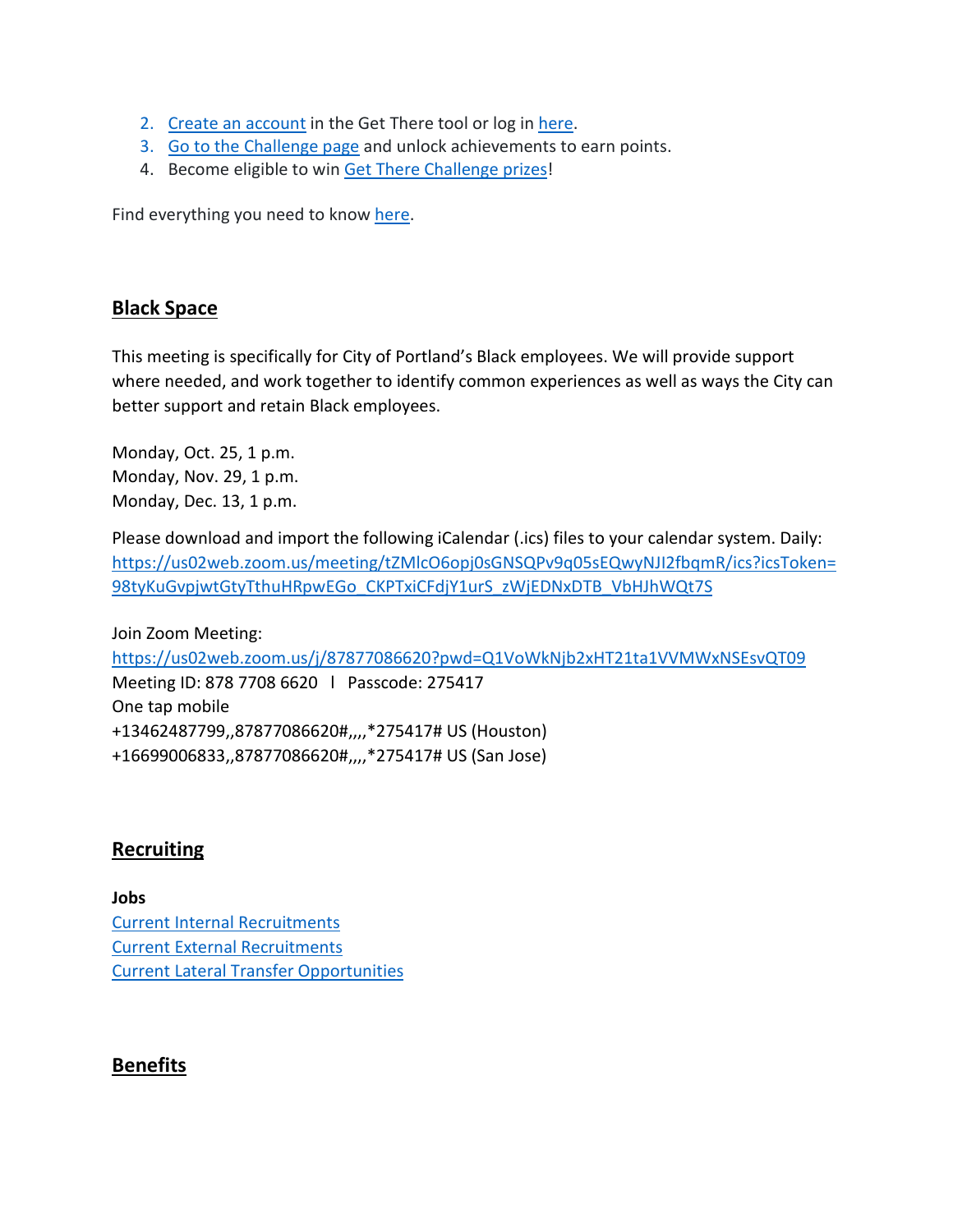### **Flu Shots**

On-site flu shot clinics are operating at most worksites this year to keep City employees healthy.

Because worksites need to limit the number of people in buildings, and some staff are required to be on-site, we ask -- **if you are currently working from home, please do not come into a City facility for your flu shot.**

Instead, Moda members can get flu shots at no cost from your primary care provider or any Express Scripts in-network pharmacy (when presenting your pharmacy card). If you are a Kaiser participant, members can schedule a flu shot appointment at [kp.org/flu.](https://healthy.kaiserpermanente.org/oregon-washington/health-wellness/flu) Kaiser members can also visit retail pharmacies including Albertsons, Costco, CVS, Fred Meyer, Rite Aid, Safeway, Walgreens, and Walmart to get a shot at no additional cost.

For those currently reporting to worksites, a complete list of on-site flu shot clinic options as well as instructions are available at: [2021 Flu Shot Clinics for Employees.](https://www.portland.gov/bhr/benefit-offerings/events/2021/9/15/2021-flu-shot-clinics-employees)

Please read the vaccine information sheet and complete the paperwork before visiting a worksite clinic.

#### **Employee Assistance Program (EAP)**

24-hour Help During Emergencies and Other Times of Need If you are in crisis, help is a confidential call away. Cascade/EAP: 1-800-433-2320 (text) 503-850-7721 National Suicide Hotline: 1-800-273-8255 (website) <https://suicidepreventionlifeline.org/>

## **[Culturally Specific Resources for](https://www.portland.gov/bhr/benefit-offerings/news/2021/8/17/culturally-specific-resources-moda-members-0) Moda Members | Portland.go[v](https://www.portland.gov/bhr/benefit-offerings/news/2021/8/17/culturally-specific-resources-moda-members-0)**

Moda understands the need for culturally competent care, and is working to create more culturally specific content in order to help members find resources. If you're a Moda member, now you can identify providers in your area and in-network.

## **October is National Retirement Security month.**

*(New)* Imagine what your life will be like in retirement. When do you want to retire? How much income will be enough? [Discover the tools and retirement options](https://www.portland.gov/bhr/benefit-offerings/news/2021/10/1/its-your-future-just-fund-it) that can help fund your future so you can retire well. It's your future, just fund it!

#### **Webinars**

[Webinars for All –](https://cascade-gateway.lifeadvantages.net/module.php/core/loginuserpass.php?AuthState=_3ce03a5425cee12e62d0304fc638e4faf53e14890d%3Ahttps%3A%2F%2Fcascade-gateway.lifeadvantages.net%2Fsaml2%2Fidp%2FSSOService.php%3Fspentityid%3Dhttps%253A%252F%252Fsaml-01.personaladvantage.com%252Fsp%26cookieTime%3D1625593352%26RelayState%3Dss%253Amem%253A1d8e1b0ec14601a8153ab04497bc5fd0f0d50a5926308558f40d35a41079c199) On Demand [Managers/Supervisors –](https://www.portlandoregon.gov/bhr/article/750308) On Deman[d](https://www.portlandoregon.gov/bhr/article/750308) [Access previous Cascade Centers and Moda Health webinars.](https://www.portlandoregon.gov/bhr/index.cfm?&c=79368)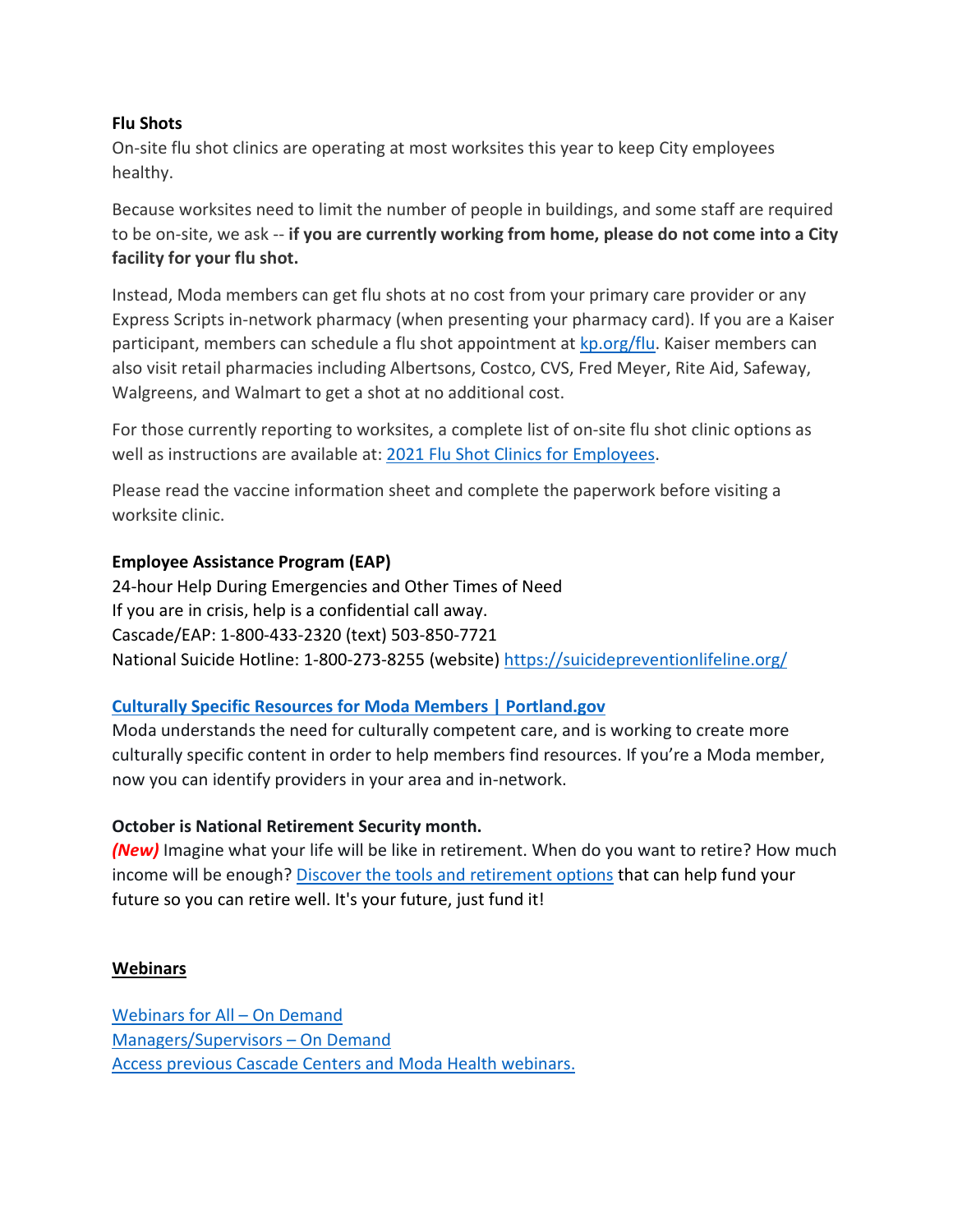# <span id="page-8-0"></span>**Procurement Trainings**

Do you buy goods and services as part of your job for the City? Sign up for an upcoming procurement class to learn about rules, tools, resources and best practices that will ensure we're accountable to the public – and simplify your work. Whether you're a newcomer looking for an introductory lesson or a pro who wants specialized advice, we have a class for you. Learn more about [October through December classes.](https://www.portlandoregon.gov/brfs/index.cfm?&a=780678)

# <span id="page-8-1"></span>**Training** *(VIRTUAL)*

Be sure to visit [CityLearner](https://www.portlandoregon.gov/sf) for course descriptions and the most current class details.

#### **Required, All Employees**

*HR 2.02, Workforce Harassment & Discrimination Prevention for Non-Supervisory Employees* Thursday, Oct. 14, 9:30-11:30 a.m.

*Workplace Harassment, Discrimination, & Retaliation Prevention (HR 2.02) Refresher: Non-supervisory version*  Wednesday, Oct. 20, 1-2 p.m.

*Workplace Harassment, Discrimination, & Retaliation Prevention (HR 2.02) for Managers/Supervisors*  Wednesday, Oct. 20, 9-11 a.m.

*Workplace Harassment, Discrimination, & Retaliation Prevention (HR 2.02) Refresher for Managers/Supervisors*  Wednesday, Dec. 15, 1-3 p.m.

*Racial Equity 101* Wednesday, Oct. 6, 8:30 a.m. - 12 p.m. Friday, Oct. 22, 8:30 a.m. - 12 p.m.

#### *Defensive Driver Training -- eLearning now available in CityLearner – Updated July 2021* Purpose: Present basic defensive driving techniques useful for any driver. Program also reviews

expectations while driving on city business. These classes enable city drivers to comply with *[HRAR 4.13 Vehicle Loss Prevention.](http://www.portlandoregon.gov/?mode=search&search_action=SearchResults&top_category_tree_id=25777&filter_category_tree_id=25777&search_category_tree_id=25777&search_words=HRAR+4.13+Vehicle+Loss+Prevention&submit=Search)* Drivers need to refresh defensive driver training every three years. Content is broken into five modules or sections. Each module can be taken individually.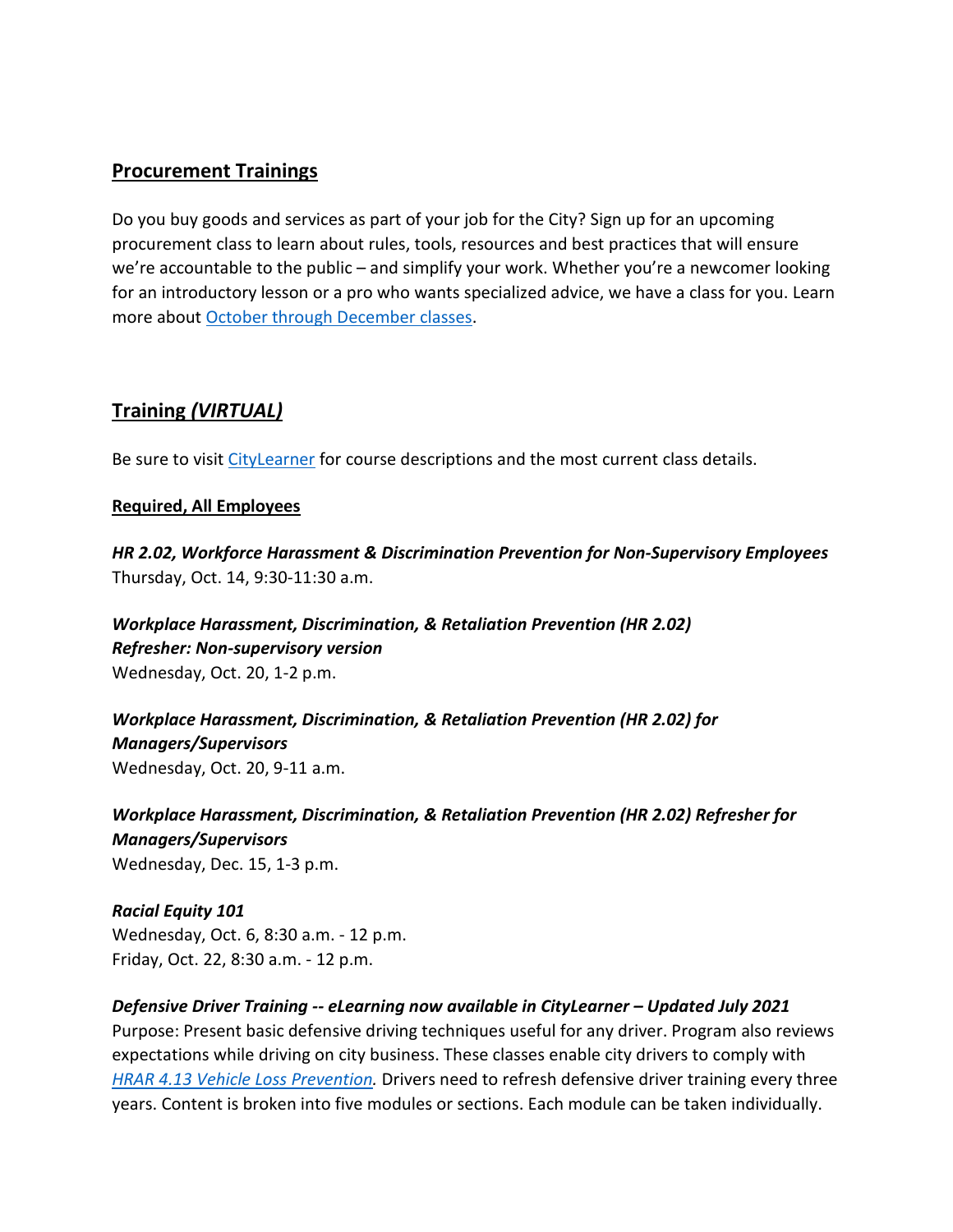### **Training topics include**:

- Driving policies
- Defensive driving strategies and techniques
- Factors affecting driver performance
- Safe backing
- Driving in adverse conditions
- Sharing the road
- Incident reporting requirements.

The eLearning can be taken at any time. Here is a direct link to the course: [Defensive Driver](https://cityofport.plateau.com/learning/user/common/viewItemDetails.do?OWASP_CSRFTOKEN=5M1O-5ANN-0TLU-3QOL-OISM-MYFY-1V3A-L7M9&componentID=LMS61011177&componentTypeID=ELRN&fromSF=Y&revisionDate=1607576040000&menuGroup=Learning&menuItem=Cur&fromDeepLink=true&hideItemDetailsBackLink=true)

#### **Leadership Engagement and Development (LEAD) Program for Managers & Supervisors**

#### *Emotional Intelligence*

Do you ever get upset at work? Do you work with people who sometimes get upset or shut down? If you answered yes, you're human and you work with people who are human! And, it's likely you experience a range of emotions at work from anger and fear to joy and true compassion.

In this introductory class, we will examine the spectrum of emotions in our daily lives and learn how to cultivate awareness and acceptance of what our emotions are telling us. In this 2-part training, we will break down the core competencies of emotional intelligence at work and identify specific strategies to slow down, process what is happening and build the support you and your teams need. Emotional intelligence is essential to embodying the City of Portland's core values, and is foundational to dismantling systems of oppression and leading resilient and empowered teams. Hosted by BHR, this virtual class is led by Dawn Uchiyama, Deputy Director at the Bureau of Environmental Services, who wholeheartedly invites you to join the conversation.

Day 1: Tuesday, Oct. 19, 1-4 p.m. Day 2: Thursday, Oct. 21, 1-4 p.m.

## *Centering Well-being*

Created to promote awareness; destigmatize mental health to increase understanding; and provide tools, resources, and information to capacitate leaders. Capacity building enables leadership to be more skilled to acknowledge the prevalence of mental health disabilities; provide safety, support, and inclusivity for those persons in the workplace that experience mental health disabilities; to create and implement policies practices and procedures that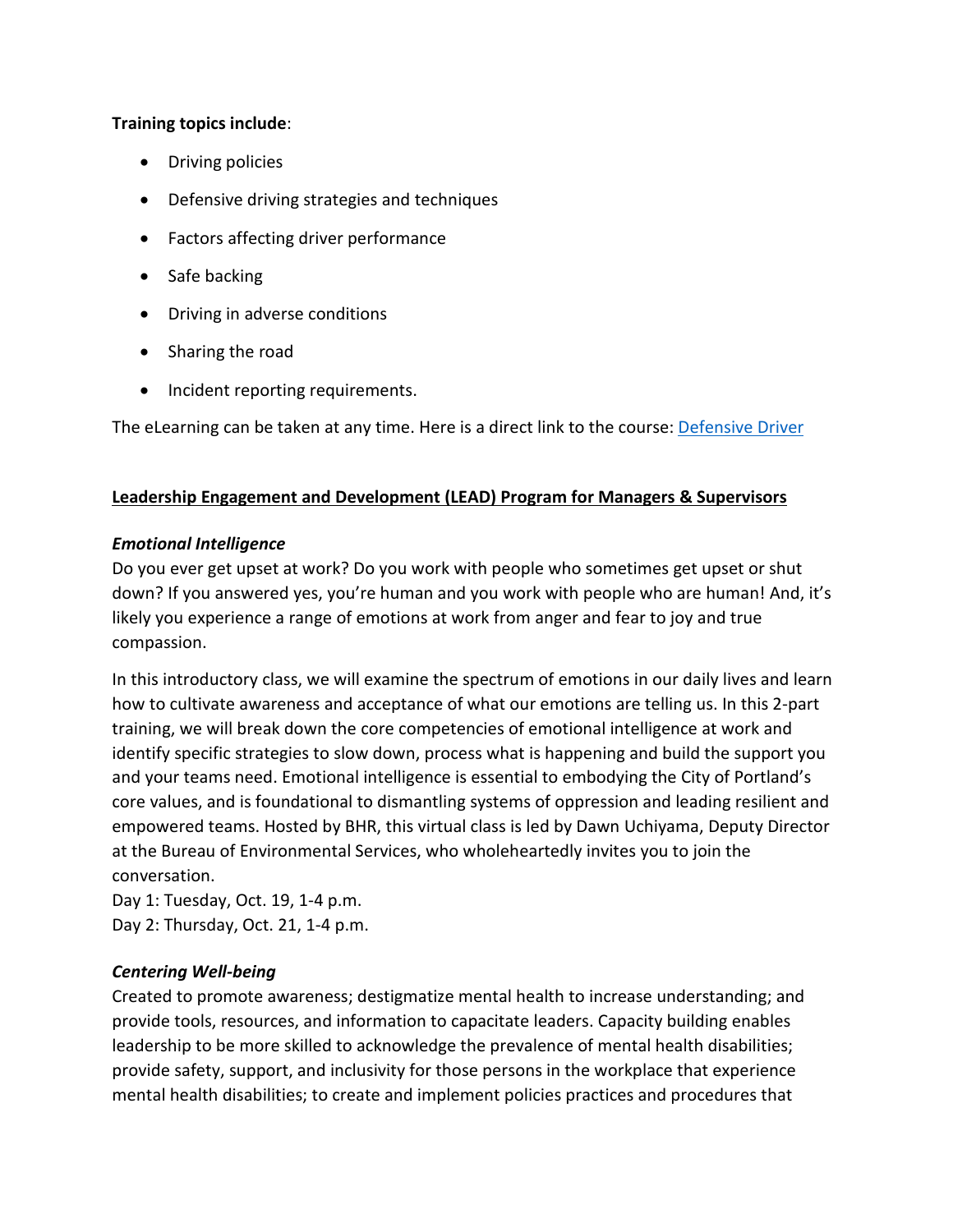center well-being using a person-centered lens. Wednesday, Oct. 13, 9 a.m. - 12:30 p.m.

## **Professional Development**

## *New Employee Orientation*

Click [New Employee Orientation](https://www.portlandoregon.gov/bhr/77721) for more information. Tuesday, Oct. 12, 10 a.m. - 1:30 p.m. (30-minute lunch break is included)

## *Reasonable Employment Accommodations*

Get an overview of the reasonable accommodations process for City of Portland job applicants and employees who have disabilities, are pregnant or nursing, and/or observe a religious practice(s). Includes a brief review of the City of Portland's legal and equity commitments, definitions of covered groups, and a step-by-step look at the accommodations process. Friday, Oct. 22, 11 a.m. - 12:15 p.m.

# *SAP SuccessFactors hosts the City's new online Performance Review Process for all meriteligible staff!*

Specifically designed for non-supervisory staff as well as managers and supervisors, to provide participants with an overview of the Fiscal Year process with information on the four phases of the performance review cycle including – Assess, Refine, Grow, and Align.

At the completion of the courses, participants should understand the following:

- Performance cycle
- Two types of objectives used in this process
- How to conduct a check-in
- How this cycle supports fair and consistent ratings.

Here are the direct link to the classes: [SuccessFactors Performance Review Process Overview](https://cityofport.plateau.com/learning/user/common/viewItemDetails.do?OWASP_CSRFTOKEN=DU90-LX7U-MJFA-R3RR-74UK-2I97-WO9L-P1RW&componentID=29037&componentTypeID=ELRN&fromSF=Y&revisionDate=1621295700000&menuGroup=Learning&menuItem=Cur&fromDeepLink=true&hideItemDetailsBackLink=true) [SuccessFactors Performance Review Process Overview for Managers and Supervisors](https://cityofport.plateau.com/learning/user/deeplink.do?OWASP_CSRFTOKEN=52B6-NP4F-RXCB-ZUY3-124U-DEBZ-IMIS-A678&linkId=ITEM_DETAILS&componentID=29040&componentTypeID=ELRN&fromSF=Y&revisionDate=1621298220000)

## **Procurement Training**

## *Contractual Risk*

Attendees will learn the basic terminology associated with contractual risk, common insurance coverages required by the City of Portland, and how to use the new Risk Assessment Tool.